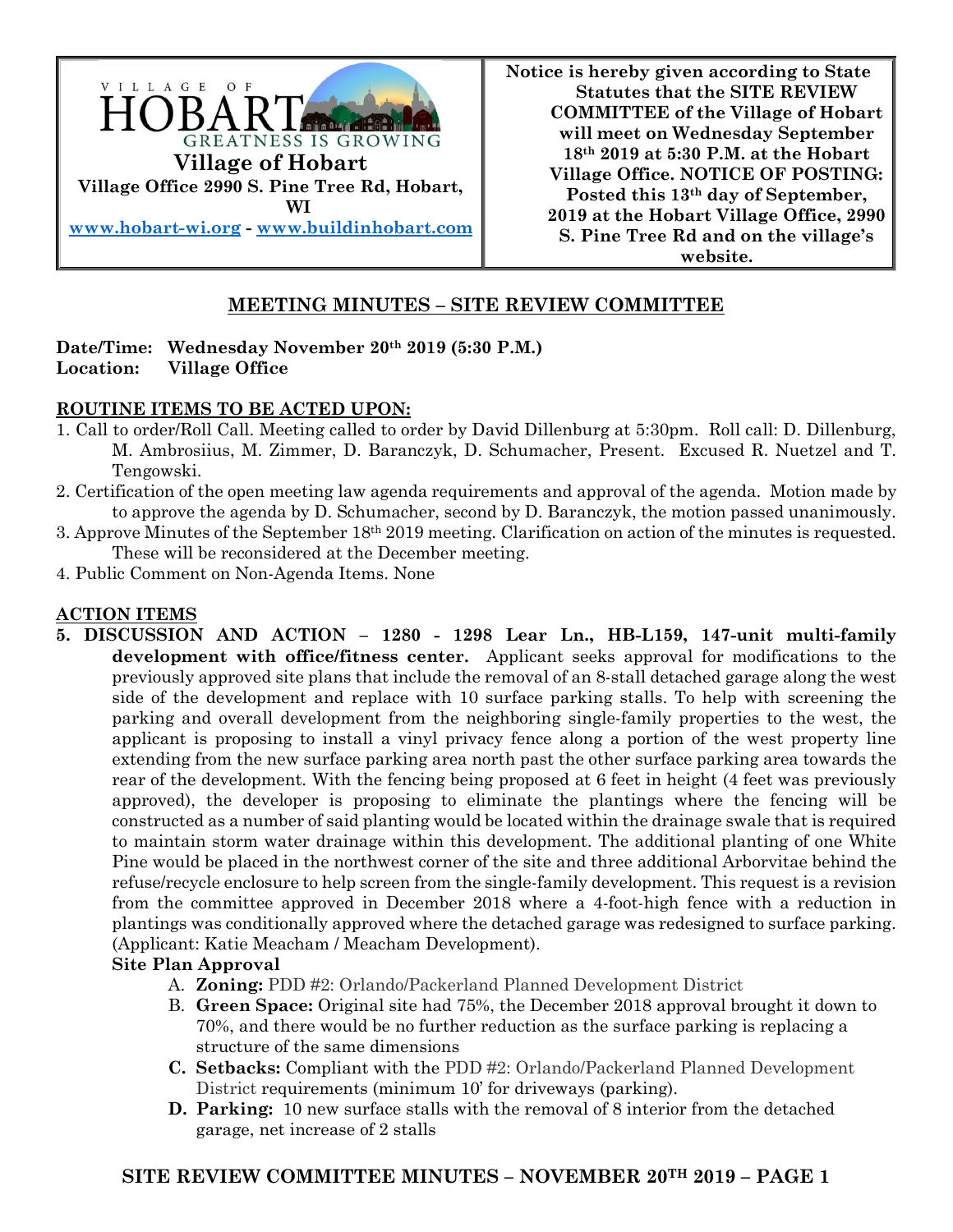- **E. Fire Dept. (and Police Dept.**): The plans presented have been reviewed and accepted by the Police Chief and Fire Chief.
- **F. Storm Water:** New paved areas will drain to interior storm inlets and drain to existing storm water ponds within the development

**Refuse Collection:** No change

# **Architectural Plan Approval:**

- **A. Exterior Construction Information:**
	- **1. Materials:** Existing / no change
	- **2. Exterior Materials:** Existing / no change
	- **3. Height:** 28' Existing / no change

# **Landscaping Plan:**

A new 6' high white vinyl privacy fence will be constructed in the front of the two new surface parking areas along the west side of the development and the additional planting of one White Pine would be placed in the northwest corner of the site and three additional Arborvitae Techney behind the refuse/recycle enclosure to help screen from the single family development.

**Lighting :** Existing / no change

# **Signage:**

Previously approved / no change.

#### **Section 8, Driveway-Curb Cut**

New asphalt area for new surface parking areas to match existing.

Motion made by D. Dillenberg, second by D. Baranczyk to approve the removal of the garage, increased surface parking addition of the 3-arborvitae along with the 6' high fence as shown on plans along with the 1 White Pine on the N. W. Corner. With the conditions listed.

#### **CONDITION**

1. Installation of 6' high vinyl fencing does not obstruct storm water drainage from single family residential development to the drainage catch basin within this development (maintains drainage as per previously approved drainage plans)

The motion passed unanimously.

# **6. DISCUSSION AND ACTION - Request for a new 10,950 sf Restaurant/Banquet facility and associated site Improvements (530 Larsen Orchard Pkwy, HB-3258)**

This property is currently undeveloped and the proposed project will consist of a new 10,950 square foot restaurant / banquet facility with ingress/egress points from both Larsen Orchard Pkwy and N. Overland Rd. (Developer: HCD Investments, LLC).

#### **Site Plan Approval**

- **A. Zoning:** PDD #1: Centennial Centre at Hobart District
- B. **Green Space:** 48.1% green space.
- **C. Setbacks:** Compliant with zoning district requirements
- **D. Parking:** 157 spaces proposed, 148 spaces are required per code based on formula of 1 stall for every 2 persons (276 persons based on full interior capacity) plus 10 stalls for

# **SITE REVIEW COMMITTEE MINUTES – NOVEMBER 20TH 2019 – PAGE 2**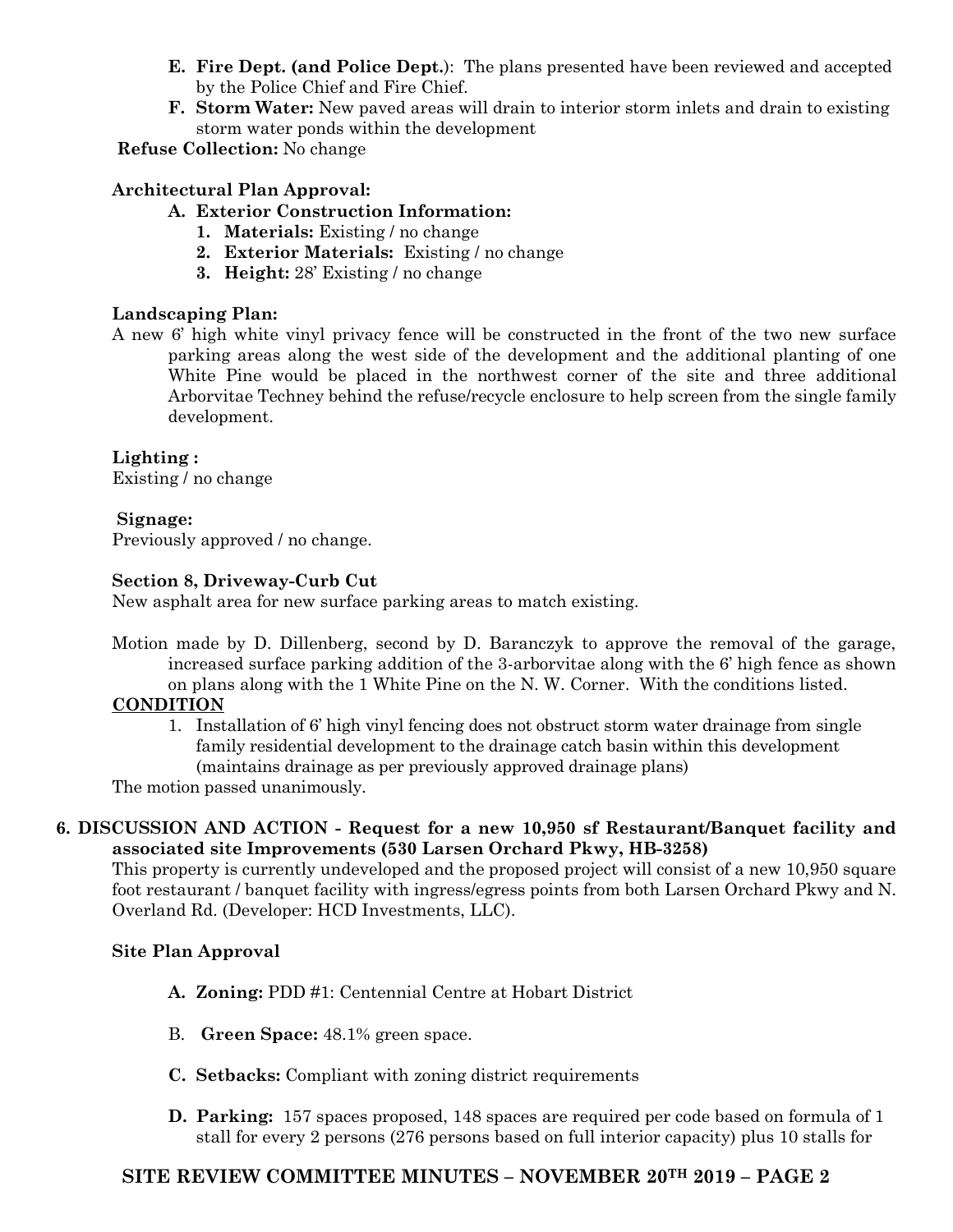employees. There is additional green area to the north that could be constructed for additional parking stalls should that be necessary.

- **E. Fire Dept. (and Police Dept.**): The plans presented have been reviewed and accepted by the Police Chief and Fire Chief.
- **F. Storm Water:** Storm water from the proposed building and parking areas will be collected by on-site storm sewer before being discharged to a dry detention basin on the south side of the site that will treat the storm water for peak discharge before entering the Village storm sewer which discharges to the regional detention pond in that area.
- **G. Refuse Collection:** Refuse / recycling containers will be located within an enclosure in the northeast corner of the parking area. Per zoning code, the enclosure shall be four sided with the colors, materials, and other aesthetic features of the structure shall match the style and aesthetics of the principal building on site.

# **Section 4, Architectural Plan Approval**

# **A. Exterior Construction Information:**

- **1. Exterior Materials:** The south elevation (fronting round-a-bout) will be the main entrance and consist of mainly stone veneer with limited amounts of LP Smart Siding located above the entrance and a little to the side. The west elevation (fronting N. Overland Rd.) will consist of the same stone veneer with glazing around the outdoor patio with the same materials on the principal building behind. Both the north and east elevations will utilize the same stone veneer with LP Smart Siding. The blends of these materials stays consistent with those utilized on the existing structures within the commercial and mixed use developments in this zoning district.
- **2. Height:** Overall height of 28' to top of parapet wall.
- **3. Mechanical equipment:** There will be mechanical equipment on the roof that is intended to be screened by the construction of the parapet walls and where not possible, they will be screened from view by materials compatible with those used for the principal structure. Any such equipment located on the ground shall be screen from view by landscaping or fencing to compliment the building and overall landscaping.
- **Section 5, Landscaping Plan:** There will be significant number of plantings along the perimeter of the structure with trees proposed in the parking lot islands and placed near the storm water basin. Staff would recommend that additional landscaping and plantings be implemented along the west property line between the edge of the parking lot and the street right-of-way to help buffer light trespass from vehicles towards the property on the west side of N. Overland Rd.
- Se**ction 6, Lighting:** There are 9 parking lot light poles proposed with pole height of 25' with LED down light fixtures in addition to 13 pier mount fixtures to be located on the walls enclosing the outdoor patio areas. All fixtures proposed are compliant with Village codes.
- **Section 7, Signage:** There are 3 wall signs proposed (south, north, and west elevations) although no details of such signage has been submitted at this time. Therefore, the total number of sigs may be approved as part of this review, however, the signage package as a whole will need to come back to the Committee for review prior to installation.